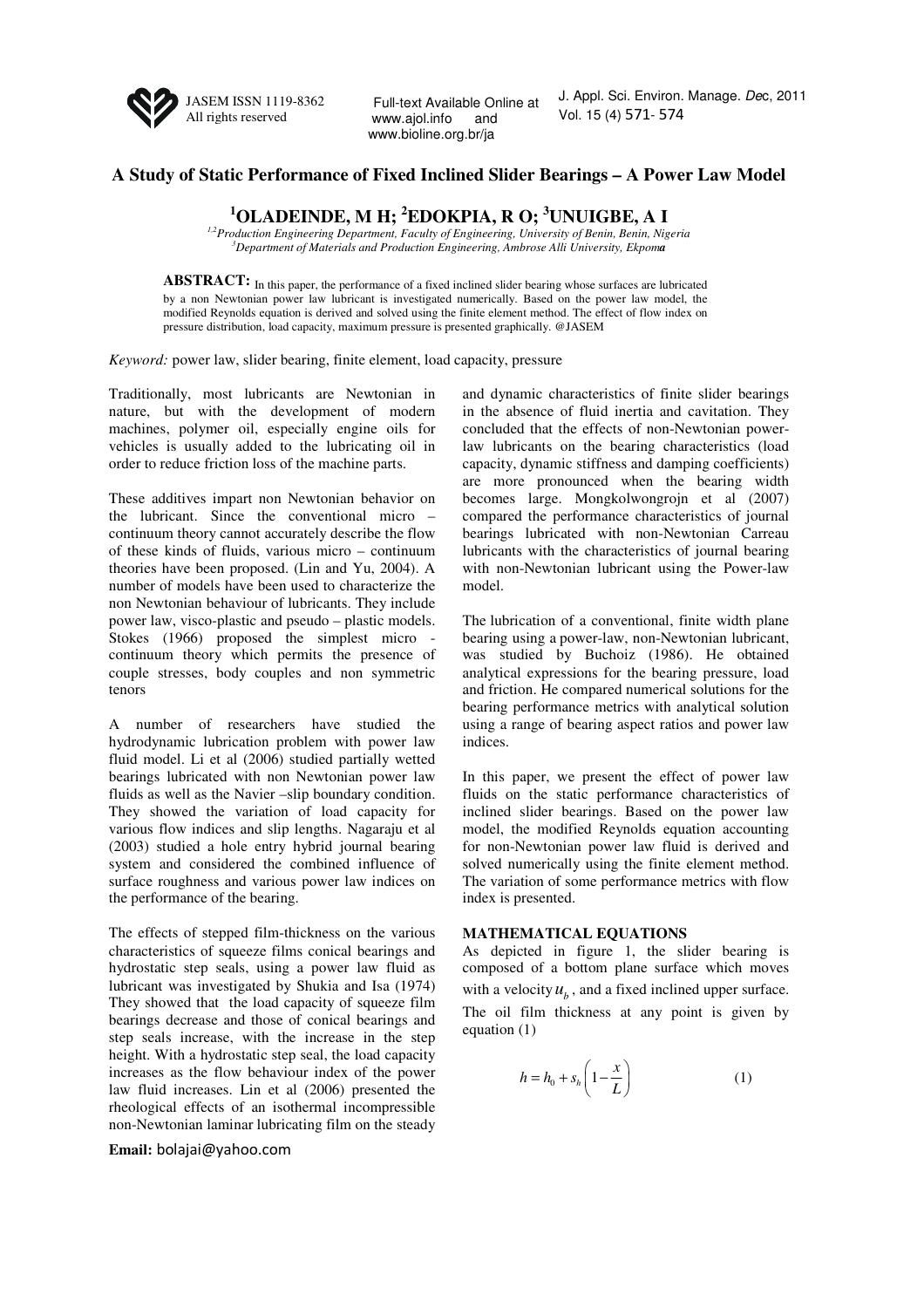*A Study of Static Performance of Fixed…* 



**Fig 1**: Geometry of a plane slider

Introducing the following dimensionless quantities *b*  $H = \frac{h}{s_b}$ ,  $H_0 = \frac{h_0}{s_b}$  $H_0 = \frac{h_0}{s_h}$  and  $X = \frac{x}{L}$ , equation (1) can be written as shown in equation (2).  $H_0$  is the dimensionless film thickness at the outlet of the bearing,  $L$  is the length of the bearing,  $h_0$  is the outlet film thickness, *X* is the dimensionless coordinate,  $h$  is the film thickness and  $H$  is the dimensionless film thickness.

$$
H = H_0 + 1 - X \tag{2}
$$

The lubricant is assumed to be a non Newtonian power law lubricant. In addition, the lubricant flow is assumed to be steady, laminar and the viscosity and density are assumed to be pressure independent. The fluid inertia and body forces are assumed to be negligible as well as the pressure across the film thickness. The viscosity equation of the power law fluid is expressed as

$$
\eta = m \left(\frac{\partial u}{\partial z}\right)^{n-1} \tag{3}
$$

In equation (3), *m* is known as the consistency ∂

index,  $\frac{\partial u}{\partial z}$  $\frac{\partial u}{\partial z}$  is the shear rate and *n* is the flow index.

The conditions of  $n > 1$ ,  $n = 1$  and  $n < 1$  correspond to a dilatants fluid, Newtonian fluid and pseudoplastic fluid respectively. Based on the hypothesis made above, Navier Stokes equation can be written in simplified form as

$$
\frac{\partial p}{\partial x} = \frac{\partial}{\partial z} \left( \eta \frac{\partial u}{\partial z} \right) \tag{4}
$$

The boundary conditions can be stated as

*OLADEINDE, M H; EDOKPIA, R O; UNUIGBE, A I* 

$$
z = 0
$$
,  $u = u_b$  and  $z = h$ ,  $u = 0$  (5)

The velocity distribution can be obtained by using a perturbation technique (Chu et al, 2007) and is given as shown in equation (6).

$$
u = u_b \left( 1 - \frac{z}{h} \right) - \frac{1}{2nm} \left( \frac{h}{u_b} \right)^{n-1} \frac{\partial p}{\partial x} z(h - z) \tag{6}
$$

The continuity equation is given by

$$
\frac{\partial u}{\partial x} + \frac{\partial v}{\partial z} = 0 \tag{7}
$$

Substituting the value of  *from equation (6) into* equation (7) and integrating across the film, the steady state modified Reynolds equation for power law fluid can be written as shown in equation (8). It is imperative to mention that when  $n=1$ and  $m = \eta$ , equation (8) reduces to the classical Reynolds equation considered by Oladeinde and Akpobi [9]

$$
\frac{d}{dx}\left(\frac{h^{n+2}}{mn}\frac{\partial p}{\partial x}\right) = 6u_b^n \frac{dh}{dx}
$$
 (8)

In order to present equation (8) in non dimensional form, we introduce the following dimensionless quantities

$$
H = \frac{h}{s_b}, \qquad H_m = \frac{h_m}{s_b}, \qquad P = \frac{ps_b^2}{\eta u_b L}
$$

Equation (8) becomes

$$
\frac{d}{dX}\left(\frac{H^{n+2}}{\xi^{n-1}}\frac{dP}{dX}\right) = 6n\frac{dH}{dX}
$$
\n(9)

where

$$
\xi = \left(\frac{m}{\eta}\right)^{\frac{1}{n-1}} \frac{u_b}{s_b}
$$

The boundary conditions now become

$$
P = 0
$$
 at  $H = H_0 + 1$  (10a)  
\n $P = 0$  at  $H = H_0$  (10b)

*Solution Methodology:* The finite element model of the governing equation (9) is first obtained. The finite element model is shown in equation (11)

$$
\sum_{j=1}^{2} \left( \frac{d\phi}{dX} \frac{H^{n+2}}{\xi^{n-1}} \frac{d\phi_j}{dX} \right) P_j dX = \int_{e} 6n \frac{dH}{dX} \phi_j dX + \left[ W_i \frac{H^{n+2}}{\xi^{n-1}} \frac{dP}{dX} \right] (11)
$$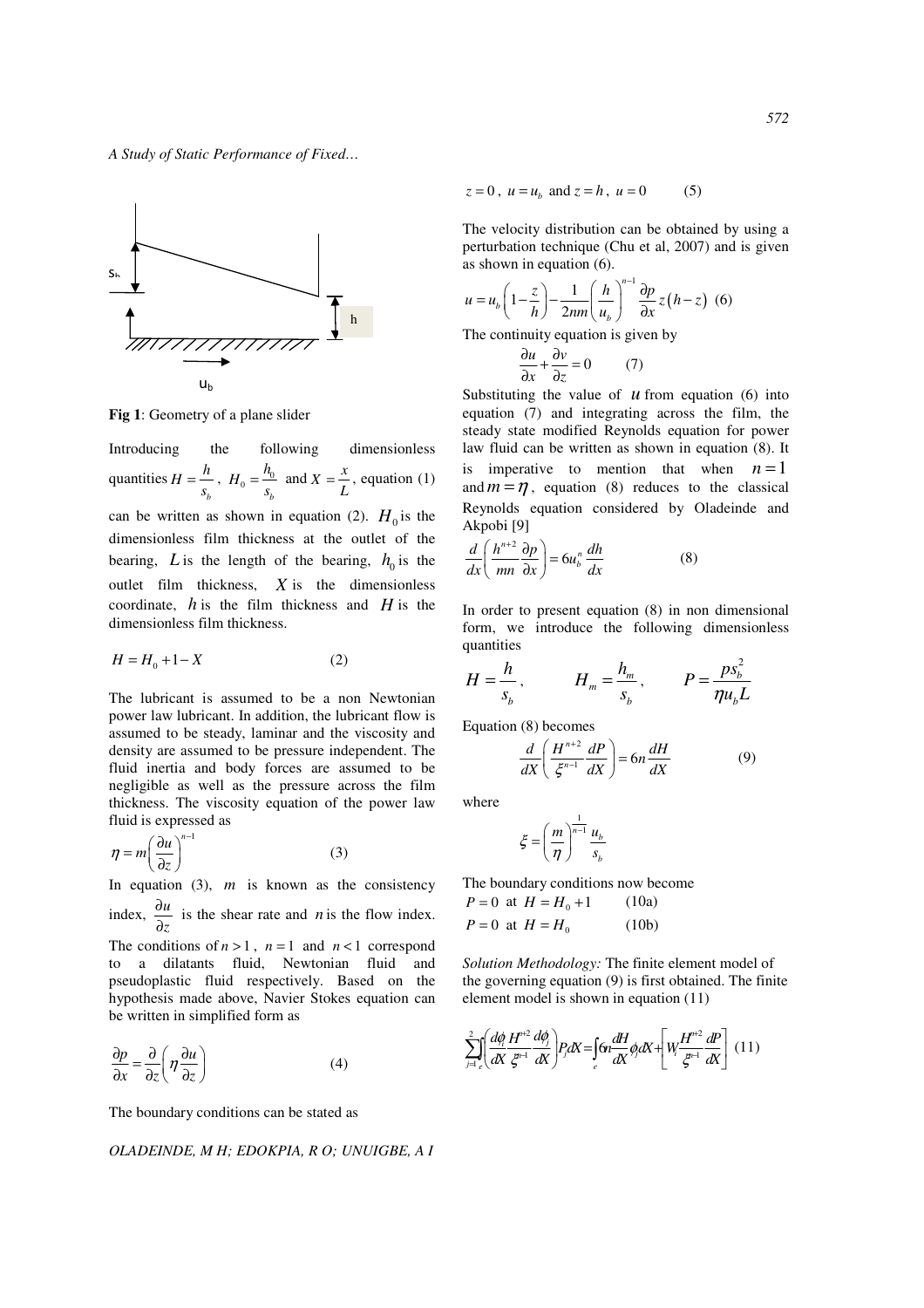The bearing domain is divided into a mesh of one dimensional quadratic element. Stiffness matrices are computed for each element in the domain. The element stiffness matrices are then assembled and boundary condition subsequently imposed. The resultant system of equations is solved sing Gauss seidel iteration method with a convergence criterion of 0.00001 to obtain the pressure solution.

The dimensionless load capacity  $(W)$  per unit length is obtained by integration of the stream wise pressure as shown in equation (12)

$$
W = \int_0^1 P dX \tag{12}
$$

The volumetric flow rate per unit width is computed by using the expression shown in equation (13). The pressure gradient in each element is obtained by using a forward finite difference method on two consecutive nodal pressures.

$$
Q = \frac{H}{2} - \frac{H^{n+1}}{12n} + \zeta^{1-n} \frac{dP}{dX}
$$
 (13)

## **RESULTS AND DISCUSSION**

Based on the formulations described above, the effect of the bearing structural and rheological parameters on the steady state performance of the bearing under consideration was investigated. Figure 2 shows the influence of different flow indices, on the pressure distribution at  $\xi = 12.0$  and  $H<sub>o</sub> = 1.0$ . Figure 2 shows that the greater the flow index, the greater the pressure distribution in the oil film of the slider bearing. This finding is attributable to the dependence on the flow index of the equivalent viscosity. The lesser the flow index, the lesser the resultant equivalent viscosity which causes decreased normal load on the bearing. It can also be deduced from figure 2 that the maximum pressure increases with flow index. Figure 3 shows the variation of the maximum pressure with flow index with  $\xi$  fixed at two different values and  $H_o$  fixed at 1.0. Figure 3 shows that the maximum pressure increases with flow index in an exponential fashion irrespective of the value of  $\xi$ . However, it can be observed that at low flow index regimes  $(n < 1)$  which describe pseudo

– plastic fluid flow that are characterized by linearity at extremely low and extremely high shear rates in inclined slider bearings, there is no significant difference in the maximum pressure with increase in  $\xi$ . At  $n = 1$ , corresponding to Newtonian fluid flow, the maximum pressure appears to be independent of the value of  $\xi$ . Specifically, a maximum dimensionless pressure equal to 0.26 is developed in the inclined slider at  $\xi = 10$  and  $\xi = 12$  respectively, with  $H_o$  fixed ar 1.0. Increasing the flow index beyond unity characterizes dilatants fluids which exhibit an increase in apparent viscosity with increasing shear rate. Numerical experiments demonstrate as shown in figure 3 that maximum pressure generated is greater for higher dimensionless outlet film thickness *H<sup>o</sup>*



**Fig 2**: Variation of pressure with distance for different flow indices.



**Fig 3:** Variation of maximum pressure with flow index